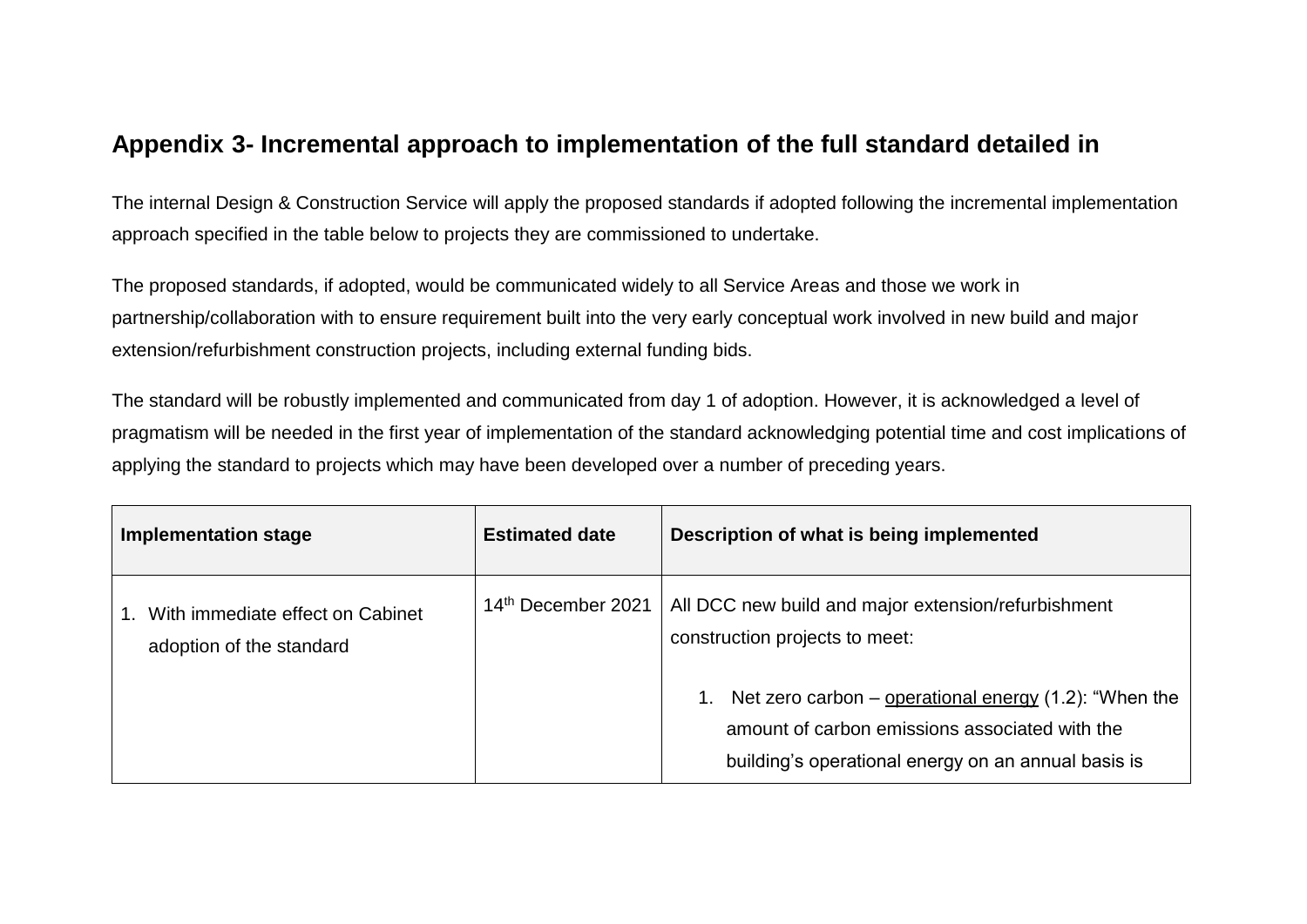| <b>Implementation stage</b>                                                       | <b>Estimated date</b>                     | Description of what is being implemented                                                                                                                                                                                                                                                                                                                                                                                      |
|-----------------------------------------------------------------------------------|-------------------------------------------|-------------------------------------------------------------------------------------------------------------------------------------------------------------------------------------------------------------------------------------------------------------------------------------------------------------------------------------------------------------------------------------------------------------------------------|
|                                                                                   |                                           | zero or negative. A net zero carbon building is highly                                                                                                                                                                                                                                                                                                                                                                        |
|                                                                                   |                                           | energy efficient and powered from on-site and/or off-                                                                                                                                                                                                                                                                                                                                                                         |
|                                                                                   |                                           | site renewable energy sources, with any remaining                                                                                                                                                                                                                                                                                                                                                                             |
|                                                                                   |                                           | carbon balance offset."                                                                                                                                                                                                                                                                                                                                                                                                       |
|                                                                                   |                                           |                                                                                                                                                                                                                                                                                                                                                                                                                               |
|                                                                                   |                                           | A net zero carbon building is highly energy efficient and                                                                                                                                                                                                                                                                                                                                                                     |
|                                                                                   |                                           | powered from on-site and/or off-site renewable energy                                                                                                                                                                                                                                                                                                                                                                         |
|                                                                                   |                                           | sources, with any remaining carbon balance offset.                                                                                                                                                                                                                                                                                                                                                                            |
|                                                                                   |                                           | Highly efficient is defined as using no more than the minimum<br>energy than is required to support occupant health and<br>comfort while allowing the building to function. The pilot<br>project will inform what kwh/m2 energy intensity will be<br>associated with Zero Carbon. The aspiration for the 21st<br>CSCP is that on site renewable energy sources are<br>maximised prior to considering any off-site generation. |
| 2. Following the completion of the design<br>& tendering stages of a set of pilot | Date TBC (likely +<br>12 months following | All DCC new build and major extension/refurbishment<br>construction projects to meet:                                                                                                                                                                                                                                                                                                                                         |